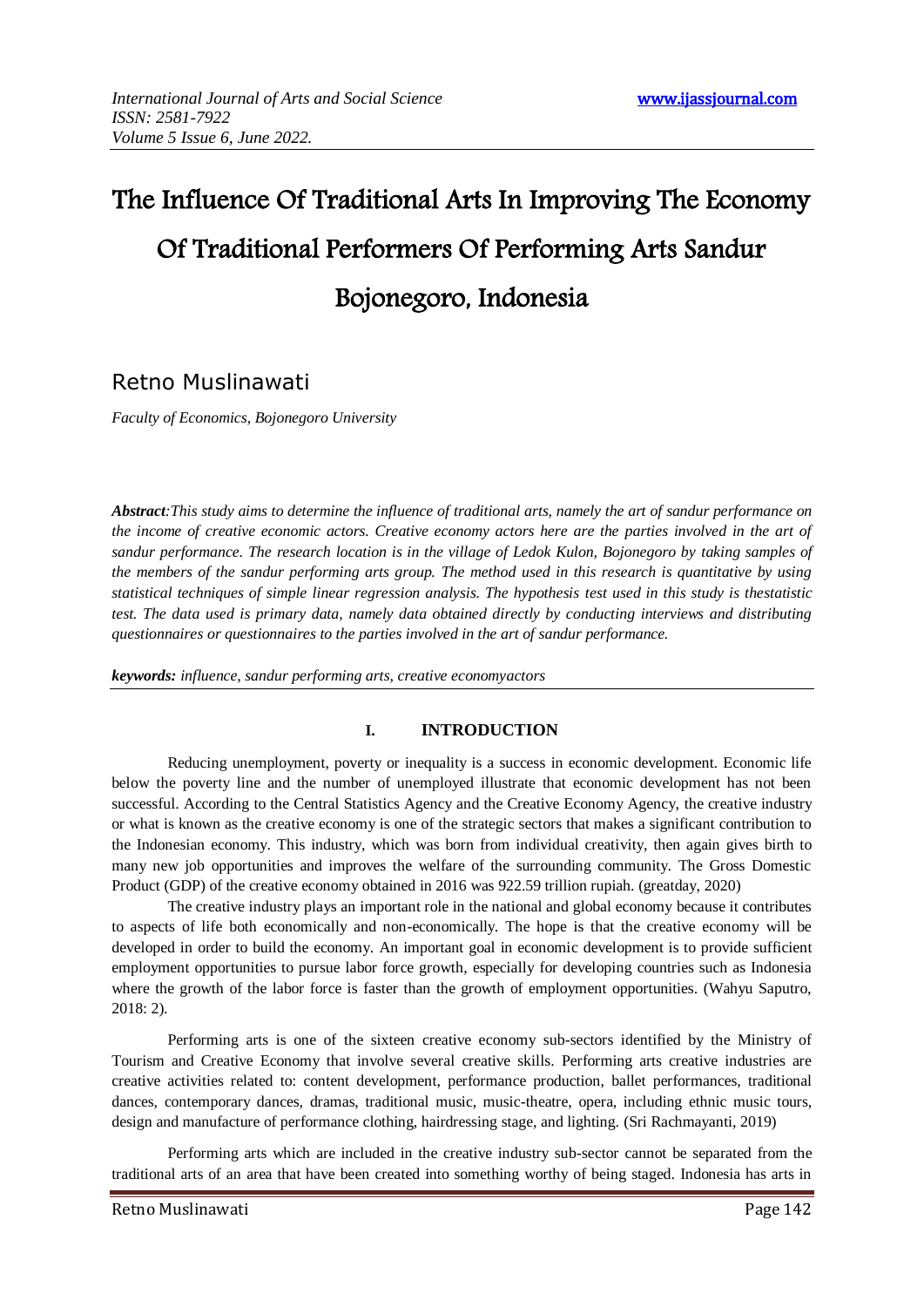each region, one of which is Bojonegoro Regency. Bojonegoro Regency itself has several kinds of performing arts including Puppet Thengul, Wayag Krucil, Tayub and Sandur.

The performing art "Sandur" has become an icon of Bojonegoro Regency. Sandur himself is no stranger to the people of Bojonegoro. During the sandur performance, the people of Bojonegoro were enthusiastic in watching because the story process was unique and fun. Achmad Ilham Muji Prasetya (in Sandur Art and Identity Bojonegoro 05 October 2019).

The existence of sandur had experienced suspended animation because it was believed that sandur was a communist culture during the colonial period. Sandur is a combination of several types of arts including theatre, dance, music, and visual arts. In combining the arts, there are various kinds of needs that are needed to support the success of a performance. For this reason, sub-sectors of the performing arts industry are needed, such as directors, actors, choreographers, scriptwriters, artistic stylists, lighting stylists, sound stylists and fashion and make-up stylists.

Based on the explanation above, the authors are interested in conducting research with the title "The Influence of Traditional Arts in Improving the Economy of Traditional Performers of Sandur Bojonegoro Performing Arts".

#### **II. METHODS**

This research uses descriptive research with survey method. According to Sugiyono (2012: 29) descriptive method is a method used to describe or analyze a research result but is not used to make broader conclusions. The survey research method says that survey research is "research that takes a sample from a population and uses a questionnaire as the main data collection tool".

The scope of this research is the group of sandur art performers, and the focus of the research is the influence of the performing arts they run with the income they earn. The independent variable (X) in this study is the art of sandur performance with the dependent variable (Y) the income of creative economy actors. Variables were measured using a Likert scale to measure attitudes, opinions, and perceptions of a person or group of people about social phenomena. In research, this social phenomenon has been specifically determined by researchers, hereinafter referred to as research variables. (Sugiyono, 2009:132).

The assessment is carried out based on 1-5 by determining the conventional scale scoring score. Each instrument item that uses a Likert scale has a gradation from very positive to very negative, namely strongly agree with a score of 5, agree with a score of 4, in doubt a score of 3, disagree with a score of 2 and strongly disagree with a score of 1.

The research was conducted in one period, namely in 2020, the type of data used in this study was cross section. Cross section is data that shows research at the same time with different locations such as the rice harvest in 2000 in Medan, Balikpapan, Gorontalo and Lampung (esty setyaningrum, saptuyningsih, 2020: 86).

Data collection techniques used are primary and secondary data. The sample in this study used a nonprobability sampling technique with a saturated sampling technique. Saturated sampling is a sampling technique when all members of the population are used as samples (Sugiyono, 2009:122). The sample in this study used the entire population of 40 people, namely all members of the sandur performing arts consisting of directors, music stylists, dance stylists, actors, dancers, musicians, production team, videographers, photographers, Make-Up Artists (MUA), artistic stylist, and assistant to MUA.

The location in this study is in Bojonegoro district, precisely in Ledok Kulon village, Bojonegoro sub-district at the Sanggar Wing Jendela Art laboratory in the Sandur Kembang Desa art group.

In this study, there is only one independent variable (X) namely sandur performances and one dependent variable (Y) namely the income of creative economy actors, so the researcher will use simple linear regression.

The equations of simple linear regression are as follows:

 $Y = a + bX$ 

Retno Muslinawati **Page 143**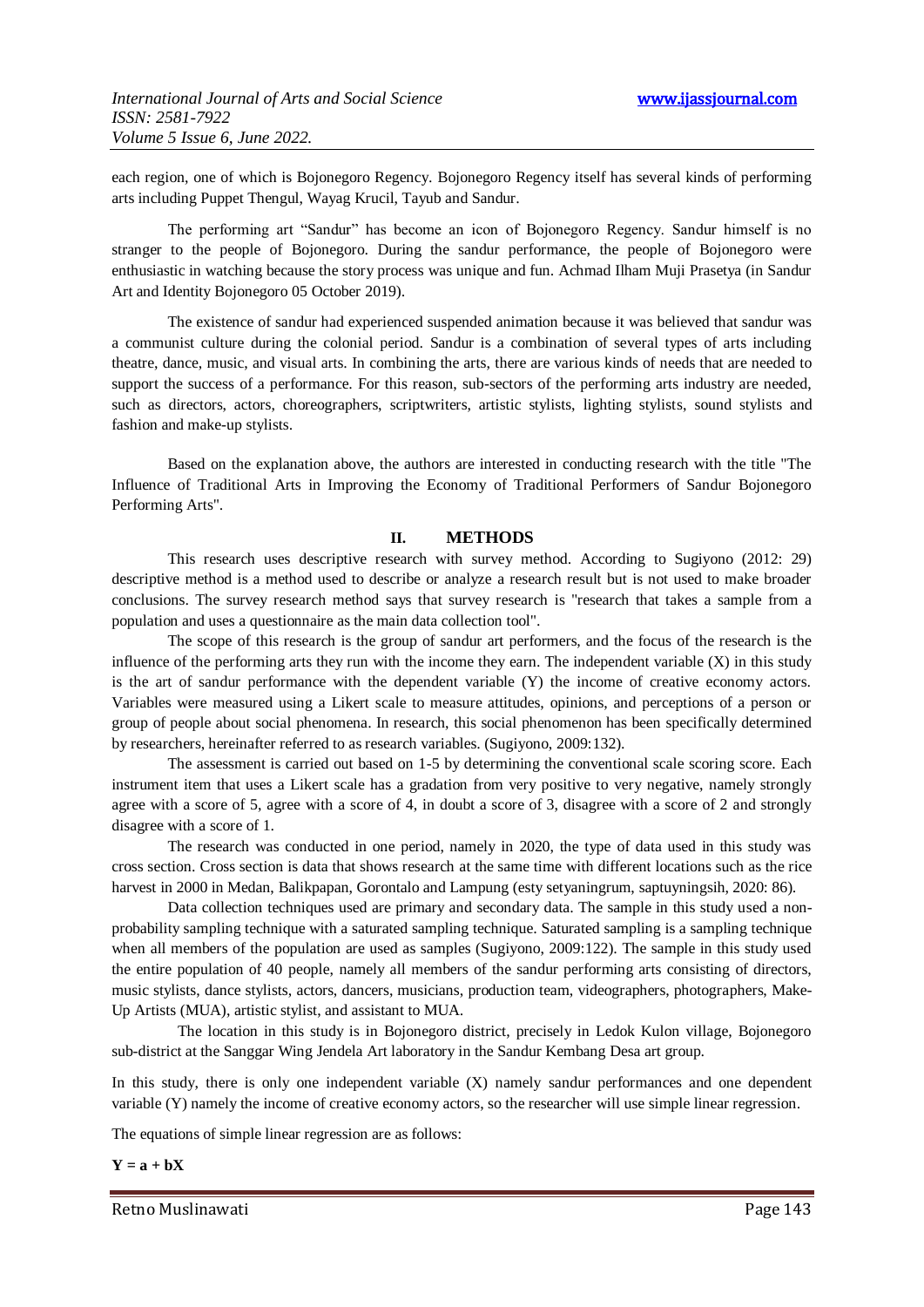*International Journal of Arts and Social Science* **www.ijassjournal.com** *ISSN: 2581-7922 Volume 5 Issue 6, June 2022.*

With information:

 $Y =$  subject in the predicted dependent variable (earnings of sandur actors)

 $a = constant (value of Y, if X=0)$ 

 $b =$  regression coefficient (increase or decrease value) variable X

 $X =$  subject to the independent variable that has a certain value (performing Arts)

## **III. RESULT AND DISCUSSION**

Based on the results of simple linear regression analysis, it can be seen the relationship between the independent variable and the dependent variable. The equations used are:

#### $Y = a + bX$

With information:

 $Y =$  subject in the predicted dependent variable (earnings of sandur actors)

 $a = constant (value of Y, if X=0)$ 

 $b =$  regression coefficient (increase or decrease value) variable X

 $X =$  subject to the independent variable that has a certain value (performing Arts)

| Table 1                                                        |  |  |
|----------------------------------------------------------------|--|--|
| Simple Linear Regression Analysis Results (coefficients table) |  |  |

| <b>Coefficientsa</b>                                    |                            |                |            |              |       |      |  |  |
|---------------------------------------------------------|----------------------------|----------------|------------|--------------|-------|------|--|--|
|                                                         |                            | Unstandardized |            | Standardized |       |      |  |  |
|                                                         |                            | Coefficients   |            | Coefficients |       |      |  |  |
| Model                                                   |                            |                | Std. Error | Beta         |       | Sig. |  |  |
|                                                         | (Constant)                 | 2.125          | 1.928      |              | 1,102 | .277 |  |  |
|                                                         | Sandur Performing Arts (X) | .514           | .123       | .563         | 4.198 | ,000 |  |  |
| a. Dependent Variable: Income Of Creative Economics (Y) |                            |                |            |              |       |      |  |  |

*Sources:Primary Data processed*

From the coefficient table, it can be seen that the constant value (a) is 2.125, while the value of Sandur performing arts (b / regression coefficient) is 0.514. So that the regression equation can be written:

 $Y = a + bX$ 

 $Y = 2.125 + 0.514X$ 

The constant of 2.215 means that the consistent value of the income variable is 2.125. The X regression coefficient of 0.514 states that for every 1% addition to the value of performing arts, the income value of creative economy actors increases by 0.514. The regression coefficient is positive, so it can be said that the direction of the influence of the variable  $X$  on  $Y$  is positive. Based on the significance value of the coefficients table obtained a significance value of  $0.000 < 0.05$ . So it can be concluded that the performing arts variable (X) has an effect on the income variable of creative economic actors (Y).